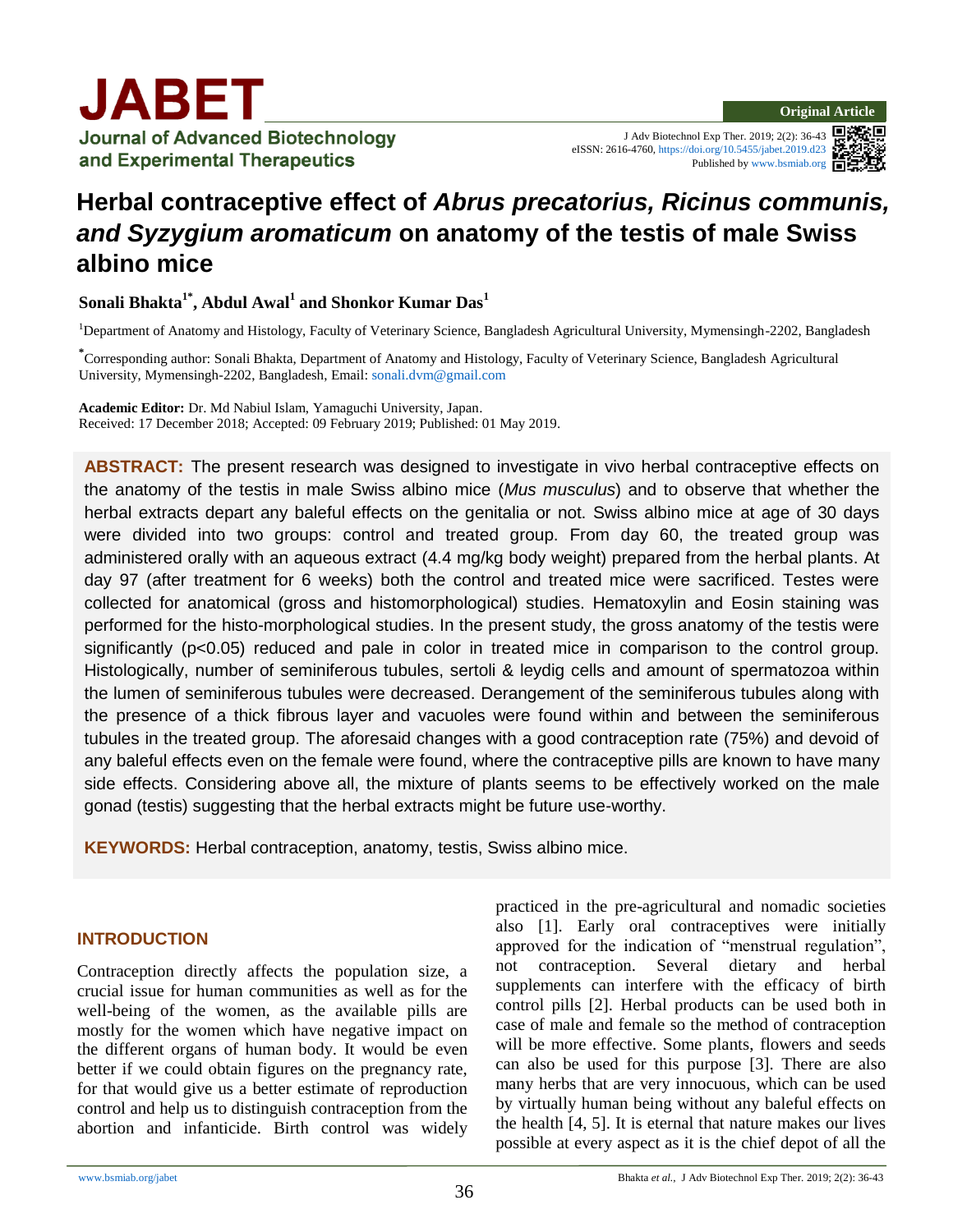primary resources for human medicines [6]. People are becoming more dependent on the herbal medicines rather than the synthetic or chemical drugs as the herbs are usually free from any side effects [7]. Herbal extracts/products have been used for the medicinal values from the ancient time having a long history [8]. China and India are the two countries that have done quite a bit of researches on herbal contraceptives. Thus an attempt has been made to review plants which have been used as herbal contraceptives [9].

The *Abrus precatorius* commonly known as rosary pea, was formerly used to weigh gems and precious stones. As per factual recordings the *Abrus precatorius* plant was used to weigh the famous Kohinoor diamond as well. In China the herb of *Abrus precatorius* is used as a folk-medicine for the treatment of bronchitis, aryngitis and hepatitis. Because of their platelet inhibiting activity, abrus and quinones present in the *Abrus precatorius* are supposed to be the active substances [10].

The seeds of *Abrus precatorius* yield alkaloids, a fixed oil, steroids, lectin, flavonoids, and anthocyanins. The alkaloids of the seeds are abrin, hypaphorine, choline and precatorine. The oil content of seed is only 2.5%, which is rich in oleic acid and linoleic acids.  $\alpha$ sitosterol, stigmasterol, 5α-cholanic acid, abricin, and cholesterol are the steroids present. The colour of the seed is due to glycosides of abranin, pelargonidin, cyaniding, and delphinidin [11]. Abrin, abricin have the antifertility effect on the testis.

In ancient times, farmers knew to keep their livestock away from the *Ricinus communis* or castor bean as it is highly toxic if the dose is not maintained properly there is the chance to lose it [12]. The seeds have been also used in folk medicine against a wide variety of diseases [13]. The use of these proteins in medical treatment since ancient times is reviewed.

A sapogenol, abrisapogenol J, sophoradiol, its 22-Oacetate, hederagenin methyl ether, kaikasaponin III methyl ester, flavones such as abrectorin and aknone are the active constituents of the seeds. Lectins are the chief constituents of the seeds, the principal ones being abrin. Lectins are both toxic (abrin) and non toxic (abrus agglutinin) [14]. Abrin, saponins, sapongenols are considered to be used as the antifertility agent. Recently, these toxins have played important roles as experimental models to elucidate the intracellular trafficking of endocytosed proteins [15].

*Syzygium aromaticum* or cloves have been found in vessels dating as far back as 1721 BC. Native to the Molucca Islands, as many spices, cloves were once a treasured commodity prized by the ancient Romans [2]. The flowers are rich in kaempferol, quercetin, myricetin, isoquercetin (quercetin-3-glucoside), myricetin-3-Larabinoside, quercetin-3-D-galactoside, dihydromyricetin, oleanolic acid, acetyl oleanolic acid, eugenol-triterpenoid A and eugenol-triterpenoid B [16].

Although they are underappreciated for their medicinal uses today, cloves have been used historically to treat many diseases. They have antiseptic, antibacterial, antifungal, antispasmodic, antiviral, antiparasitic, analgesic, and simulative properties making them a great overall healer. They can be used to stimulate the mind as well as prevent nausea & diarrhea; ease coughs, aid in digestion and even treats conditions like malaria and cholera. They can also be used topically to treat acne, sties (pimples) and sores [17].

Testis is the primary organ or gonad for the reproduction in case of male as it produces the spermatozoa (male gamete). In the previous studies of herbal contraception for male, gross anatomically, the size of the treated testes reduced and the weight also reduced comparing with the control [18] in the rabbit.

Normal male reproductive function is dependent on the normal functioning of the male reproductive organ and other accessory organs/structures. The male reproductive organ is the testis, which is primarily responsible for the production of spermatozoa. Sperm production occurs in the seminiferous tubules of the testis, which is controlled by testosterone, produced by the Leydig (interstitial) cells of the testis. Testosterone production is directly dependent on the concentration (or activity) of leutinizing hormone (LH), in the milieu secreted by the anterior pituitary gland. Follicle stimulating hormone (FSH), released also by the anterior pituitary stimulates the Sertoli cells of the testis which give support and nourishment to developing spermatozoa. The quality and quantity of spermatozoa produced will therefore depend on normalfunctioning of the testicular structures and reproductive hormones [19].

Whereas, some previous studies have mentioned that Oral administration of herbal extract over 4 weeks, caused significant ( $p \le 0.05$ ) effects on the serum levels of testosterone, LH and FSH. In our images we have also found that the number of leydig and sertoli cells are reduced as a result the production of LH, FSH and testosterone is hindered and cause reduction in the sperm production [20].

So we can say that with the chemical constituents act on the testis, reduce the hormonal level and cause the contraception.

Histologically, the treated seminiferous tubules showed reduction in number of the seminiferous tubules, mixing of spermatids of different stages of spermatogenesis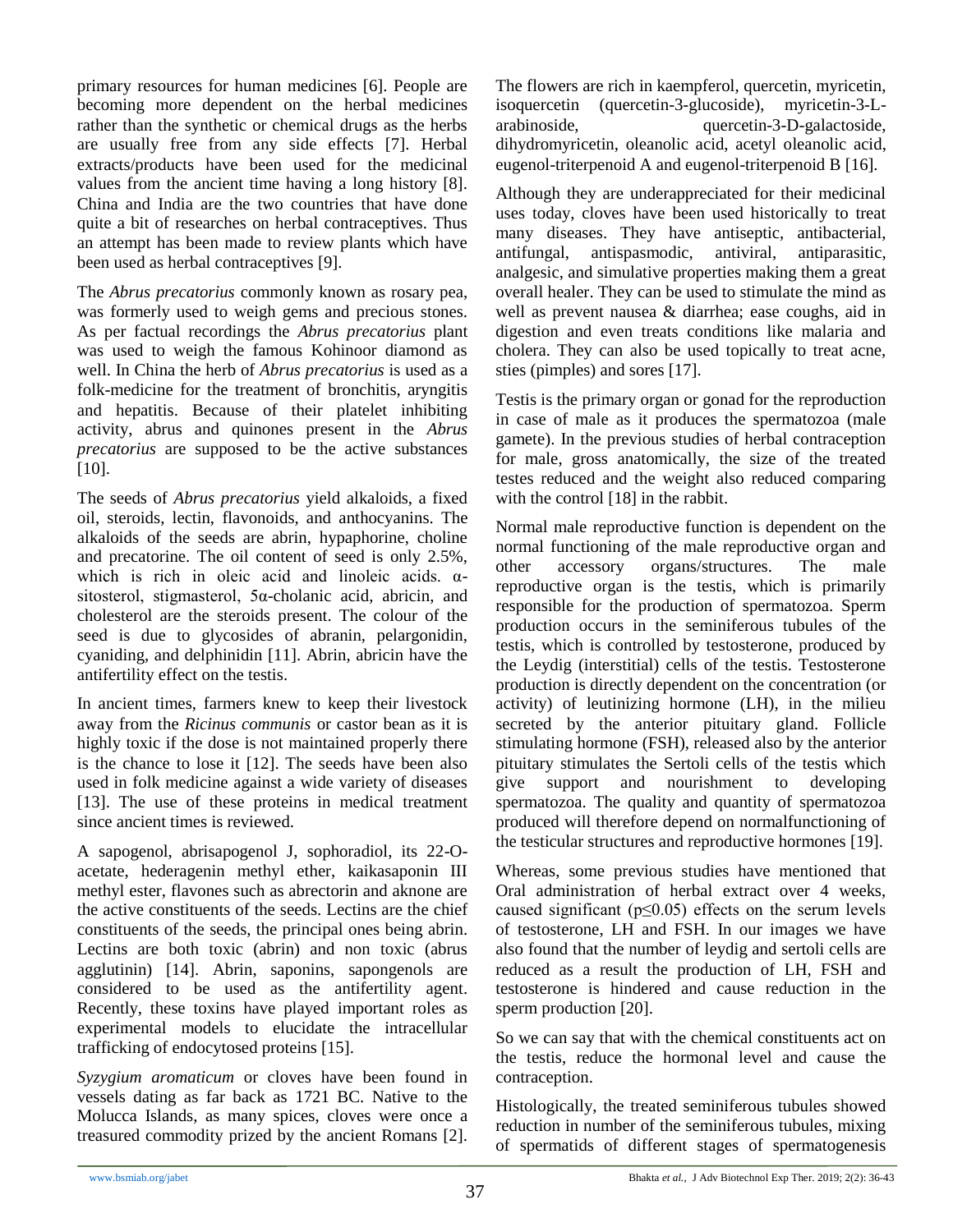within the lumen of the seminiferous tubules, intraepithelial vacuolation, loosening of germinal epithelium and occurrence of giant cells [21] in the Wister mice. In the lumen of the seminiferous tubules showed no matured spermatozoa but spermatids were present but the number reduced as well [22]. Outside of the seminiferous tubules leydig cells present and sertoli cells were present in between the spermatocytes within the seminiferous tubules. The reduction of the amount of the leydig and sertoli cells between and within the seminiferous tubules and their morphology also changed comparing with the control [23]. These changes in the anatomy of the testes were due to the treatment by the herbal extracts that was used for the purpose of contraception.

Therefore, the present research on the herbal (*Abrus precatprius*, *Ricinus communis* and *Syzygium aromaticum*) contraceptive effects on the anatomy of the testis and ovary in Swiss albino mice might be a frontier one.

## **MATERIALS AND METHODS**

#### **Experimental animals**

Twenty Swiss albino mice (*Mus musculus*) male and female were divided into control group (C) and treated group (T), which were purchased at the age of 30 days (average body weight: 25-28 g) from the Animal Resource Center, International Centre for Diarrhoeal Disease Research, Bangladesh, Mohakhali, Dhaka. Before being used in the experiment, mice were reared for 15 days in order to be accustomed with the environment and also to reach the age of sexual maturity (since Swiss albino mice both male and female reach to their sexual maturity at 45-48 days). To observe the normal reproductive ability of the mice at the age of 45 days male and female mice were kept together and the first parity (first time delivery of offspring) was found at the age of 58 days (as the incubation period is 14 days). After that at the age of 60 days the experiment was started. The mice were housed in compartmentalized rectangular metallic cages (9x11x7 cube inches) wrapped with wire mesh and also in the deep bottom dishes to facilitate the sexual behavior. The mice had neither developmental disorders, detectable genital diseases nor other diseases that may cause any problem in the experiment or affect the result thereby.

## **Rearing and care**

The mice were cared at Animal Care Room, Department of Anatomy and Histology, Faculty of Veterinary Science, Bangladesh Agricultural University in proper hygienic conditions, with experimental and normal feeding (standard pelleted feed for mice from ICDDR, B) *ad libitum*. During the experimental period, uniformity of the management practices was maintained. The ventilation of the rearing house of mice was sufficient as a standard one. The room temperature was  $28\pm2\degree$ C and relative humidity 70-80% with natural day and light. Before starting the experiment the mice were reared and observed for a normal cycle to clarify that whether they were reproductive or not. For this reason both the male and female were kept together and fed the normal mice pellet and water ad libitum for at least 15 days.

## **Experimental plant**

The plants those were used for the purpose are: *Abrus precatorious* (Abrus), *Ricinus communis* (Castor bean) and *Syzygium aromaticum* (Clove). The seeds of the *Abrus precatorius* and *Ricinus communis*, fruit of *Syzygium aromaticum* were used in the extraction and to observe their effects on the testis

## **Extraction of the plant**

The plant material (seed and fruit) was collected and air dried for 10 days under an open shade and pulverized with the help of a mortar and pestle to fine powder. Then 50 gm of powder was dissolved in 1000 ml (1 L) of distilled water in a conical flask. The mixture was intermittently shaken throughout the period of extraction using glass rod stirrer, but allowed to stand overnight and filtered with whatman No 1 filter paper into measuring cylinder and concentrated at  $60^{\circ}$ C in an incubator and next stored in a refrigerator at  $4^{\circ}$ C until used and modified by method described by Sagnuwan and Onyeyili (2010) [24].

## **Experimental treatment**

Before starting the experiment the mice were fed for 15 days by normal feed (pellet) and water ad libitum and the regular record of the feed consumption and body weight gain were recorded to be accustomed with the environment. This recording was started at the 45th day of age of the mice. At the age of 60th day the treated groups were administered the aqueous extract of the herbal products (seed of *Abrus precatorious*, *Ricinus communis* and fruit of *Syzygium aromaticum* @ 4.4 mg/kg bwt.) orally for the purpose of birth control and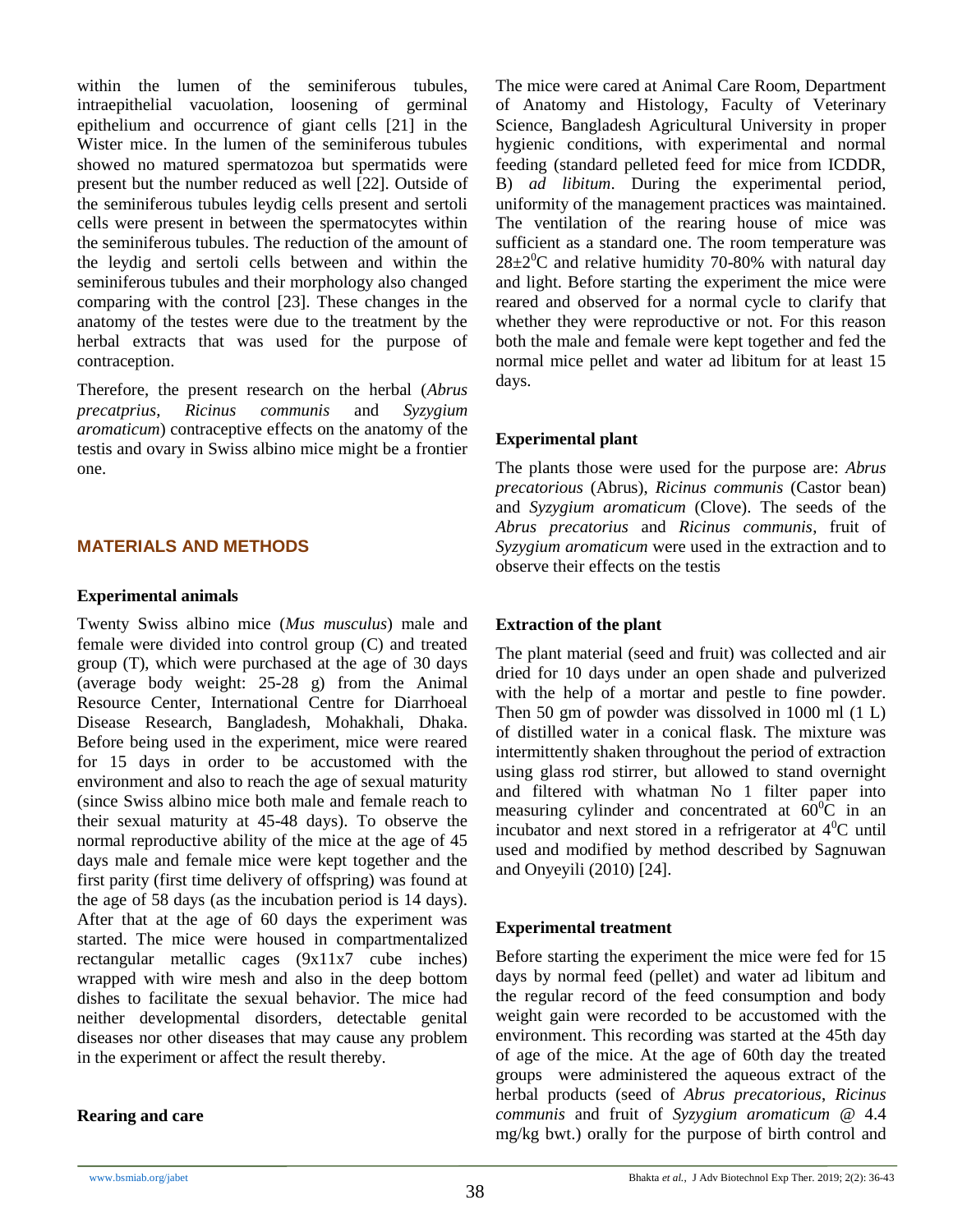on the previous day of treatment these groups were not given the 2nd meal. During the treatment the male and female were kept separately but after the treatment they were kept together. At the time of experiment the male and female were kept separated and after the treatment they were brought in contact to observe the efficacy of the extract. During the experimental period, the uniformity of the management practices was maintained.

## **Sample collection**

Physiological data such as daily feeding status and body weight was taken on the 1st week, during the experiment and after end of the experiment. After 6 weeks of the experiment period, all the experimental animals of both the control and treated groups were sacrificed and the samples from the testis (left) were collected with the help of scalpel and forceps for the gross and histological observation. The average weight, length and diameter of the testes were measured (electrical weighing measure and scale). Then the collected samples were preserved in fixatives (10% formalin).

## **Tissue processing and staining**

For the purpose of histological observation of the testis, 5 mm pieces were collected from testis and immersed in 10% formalin for 48 hours. Then, the sample was washed in 10% phosphate buffer solution for 3 hours, dehydration was done by passing the tissue in the ascending grade of alcohol, such as 70, 80, 90, 95, 100% (1), and 100% (2) each for 2 hour and finally 100% (3) for overnight, cleared in xylene and embedded in paraffin. Sections from the paraffin blocks were cut in 5 μm in thickness by using rotatory microtome. Then, the sections were stained with Meyer's Hematoxylin and Eosin (H&E). The sections were protected by a thin cover slip attached to the slide with a mounting medium "DPX". The samples were studied with the aid of light microscope.

## **Photography and illustration**

Necessary photography was done during gross morphological and histological investigation for better illustration of the result. The gross anatomical pictures were taken directly from the organs by using digital camera and the histological pictures were taken from light microscope. The Olympus-BX-51 microscope was used and necessary illustration was carried out by Adobe Photoshop®.

## **Statistical analyses**

During the study period we collected the data of daily feed intake and body weight weekly. After the study period we analyzed gross anatomical, histological and hematological data. Chi square test of all the collected data were then analyzed using IBM SPSS Statistics (version 21) software and revealed the results.

## **RESULTS**

## **Gross Anatomy**

## *Weight*

It was observed in the gross study that the mean weight of the testis was  $0.08 \pm 0.02$  gm in the control group (group C) and  $0.07\pm0.00**$  gm in the treated mice (group T) (Fig 1), respectively. Results revealed that the weight of the testis significantly decreased  $(p<0.05)$  in the herbal extract treated mice of group T in comparison to the mice of the control group (C) (Fig 1).



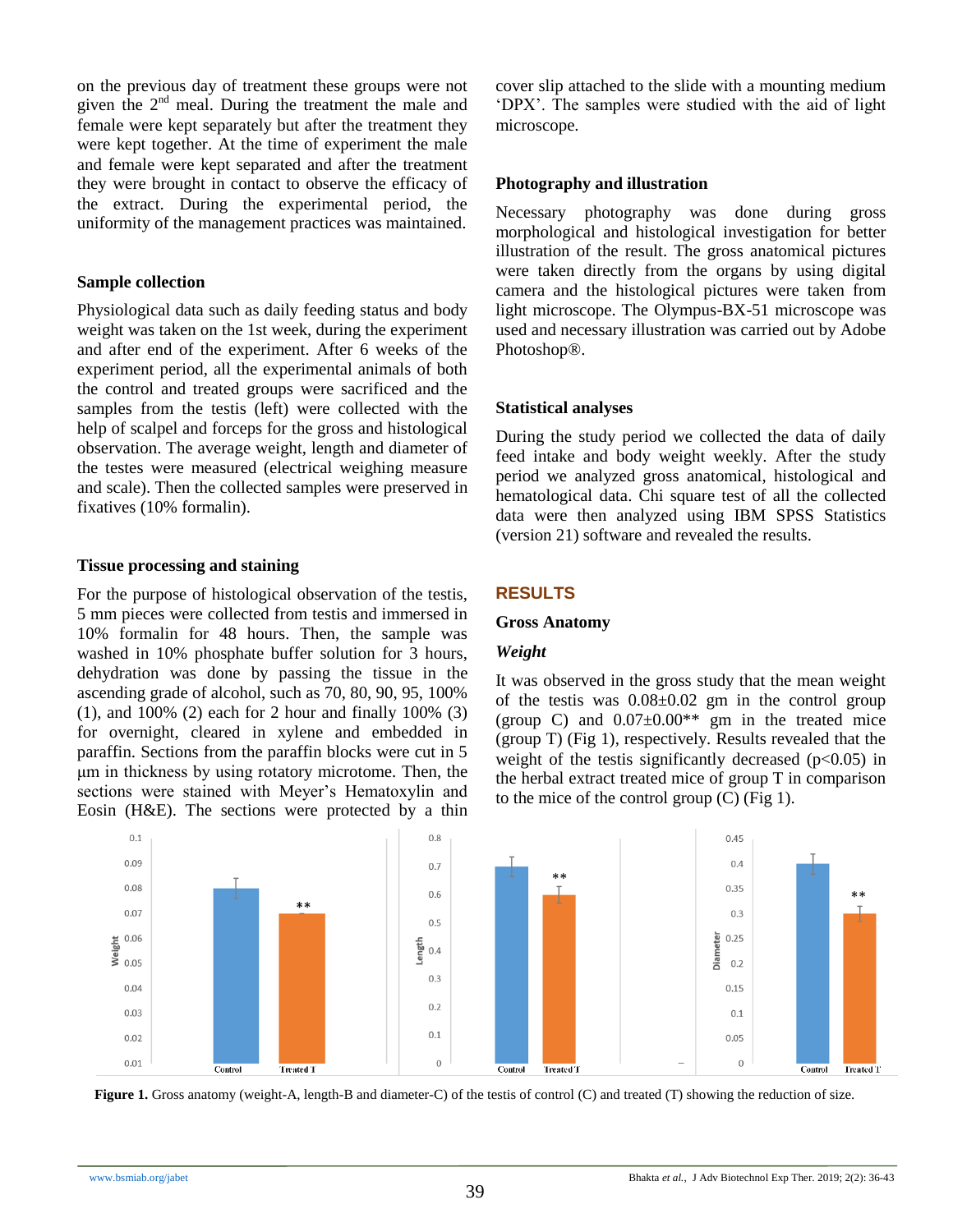#### *Length*

The changes in length of testis during the experimental period in different groups including the control were given in Fig 1. It was found in the gross study that the mean length of the testis was 0.70±0.05 cm in the mice of the control group and  $0.60\pm0.20**$  cm in the treated mice (group T), respectively (Fig. 1). Results revealed that the length of the testis significantly decreased  $(p<0.05)$  in the treated mice of group T as compared to the control (Fig 1).

Comparing to the normal testis of the control group, the treated group having a little pale colored testis.

#### **Histo-morphological study**

The light microscopic examination by  $H \& E$  staining of testis in the tissue section of the control group C showed that the seminiferous tubules were surrounded by the connective tissue boundary as of normal histology of the testis. In a single focus, huge number of seminiferous tubules was present and the interstitial cells or the leydig cells in between the seminiferous tubules were also



**Figure 2.** Histological architecture of testis showing the normal testis of the control group (A, C E, G) and (B) reduced number of seminiferous tubules (arrow) and spermatozoa (arrow head) in treated testis of the group T;(H&E, X 10); (D) derangement of the seminiferous tubules (arrow) in the treated group T (H&E, X 10); (F) presence of a fibrin thickening (arrow) & vacuoles (fat deposition) (arrow head) in the testis of the treated group (arrow) (H&E, X 40) and (H) reduction of the amount of the sertoli (arrow) and leydig cells (arrow head) in the treated group, but less in the group C (H&E, X 40).

#### *Diameter*

Regarding the diameter of the testis during the experimental period the changes were given in Fig 1. The mean diameter of the testis that was observed from the gross study were  $0.40\pm0.02$  cm in the control mice and  $0.30\pm0.05**$  cm in the treated mice (group T), respectively (Fig 1). Results revealed that the diameter of the testis of group C and group D significantly decreased  $(p<0.05)$  among the treated mice in comparison to the control mice and this reduction was 25% (0.40 cm to 0.30 cm, Fig. 1).

*Color*

present. The matured spermatozoa were present within the lumen of the seminiferous tubules and the spermatocytes remained in a linear position from the periphery towards the center of the lumen. The sertoli cells were present within the seminiferous tubules (Fig 2B).

On the other hand, the histopathological changes in a single focus of the herbal extract treated testis showed that the number of the seminiferous tubules decreased in the treated group T comparing to the control (Fig 2B). In the control group, average 35 seminiferous tubules were found in a single focus whereas, in the treated groups it was 16 (Fig 2B).

The amount of the spermatozoa within the lumen of the seminiferous tubules also reduced in the treated group T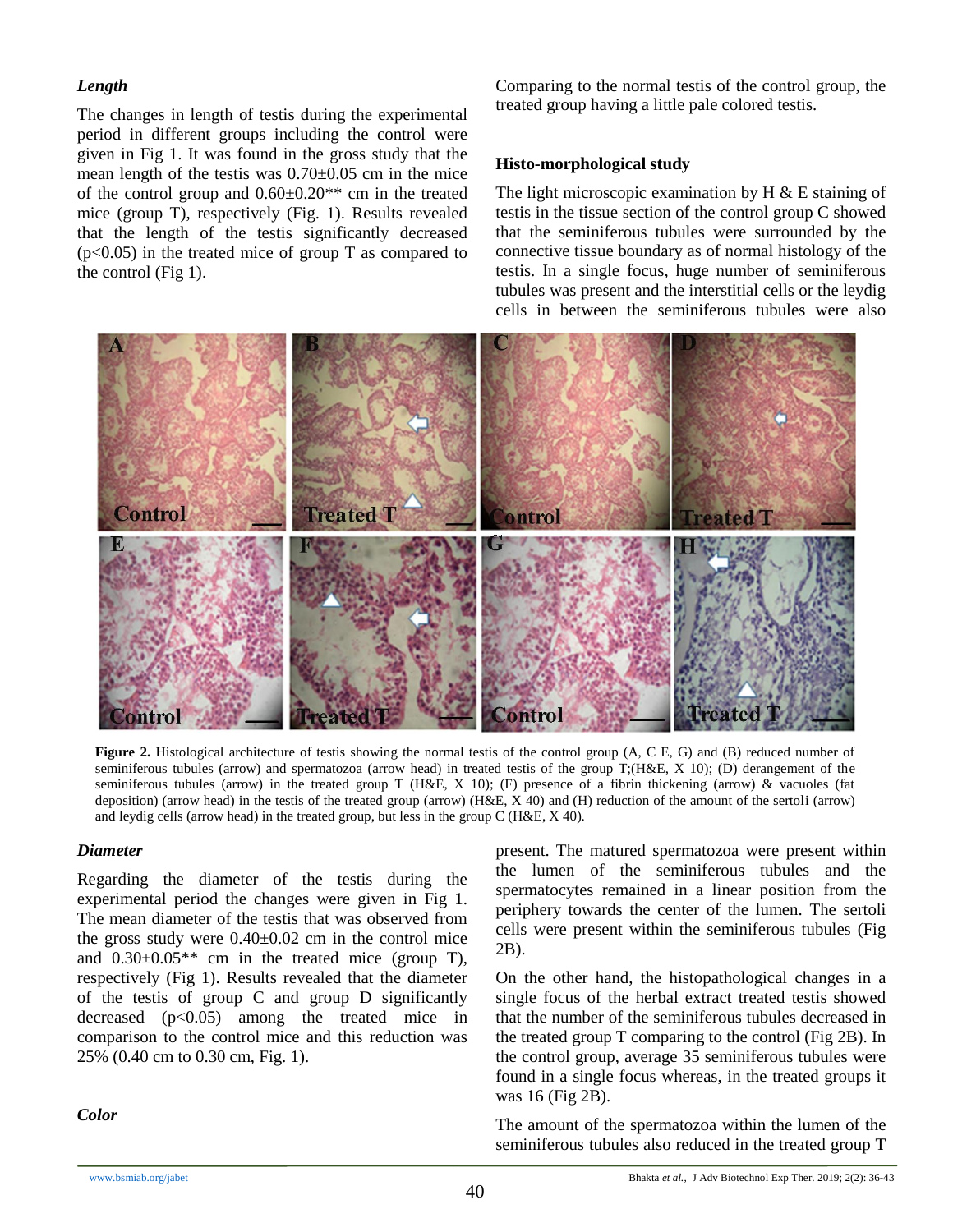comparing with the control one (Fig 2B). The amount of the spermatozoa in a single focus in the control group was 70% on an average, but in the treated group C and D it reduced to 35%. (Fig 2B).

The amount of the spermatozoa within the lumen of the seminiferous tubules decreased in the treated group T comparing with the control. In the control group (C), well organized seminiferous tubules were found but in the treated group (group T) the arrangement of the seminiferous tubules was distorted (Fig 2D).

In the treated group T, fibrous thickening of the membrane was found surrounding the seminiferous tubules and at the same time, vacuolization within the seminiferous tubules was also found in the treated group T due to the presence of the fat droplets (Fig 2F).

In the control group, huge number of the sertoli cells within the seminiferous tubules and the leydig cells in between the seminiferous tubules were found, but in the treated group T there were reduction of the number of the sertoli and Leydig cells(Fig 2H).

# **DISCUSSION**

Results revealed that the weight of the testis significantly decreased  $(p<0.05)$  in the herbal extract treated mice of group T in comparison to the mice of the control group (C) (Fig 1). These findings were consistent with that of Ralebona et al., 2012 [19], Igweze et al., 2014 [11], Boudou et al., 2013 [26] and Mishra et al., 2008 [21]. Although, Ralebona et al.,2012 [19] and Mishra et al.,2015 [21] used the ethanolic extract of Garcinia kola and Piper nigram, respectively for their experiments. Their explanation of decreasing the weight of the testis was due to the presence of the toxic constituents of the plants.

Results revealed that the length of the testis significantly decreased ( $p<0.05$ ) in the treated mice of group T as compared to the control (Fig 1). These findings resembled the observation of Igweze et al., 2014 [25] and Dehghani et al., 2012 [5]. Their explanation of decreasing the length of the testis was due to the presence of the toxic constituents of the plant. They used alcoholic extract of castor bean for their experiments and the rat as the animal model but in this present research a combination of three herbal extracts were used and the Swiss albino mice was the experimental animal.

Results revealed that the diameter of the testis of group C and group D significantly decreased ( $p<0.05$ ) among the treated mice in comparison to the control mice and this reduction was  $25\%$  (0.40 cm to 0.30 cm). These findings were in consistent with the findings as described by Boudou et al., 2013 [26], but did not resemble with that of the Saganuwan et al., 2010 as they did their experiment by using the leaf of the Abrus precatorius, but in the present research we used the seed of this plant rather than the leaf.

This finding was consistent as the observation of Boudou et al., 2013 [26]. Some chemical constituents present in the plant extracts used have spermicidal effect that might be a prime cause of the reduction of the amount of the spermatozoa within the lumen of the seminiferous tubules of the treated group T. This supported the findings of Ekwere et al., 2011 [7], but they used Ricinus communis in their experiment as a single herbal plant without using it in a combination of several herbal extracts as used in the present research.

The amount of the spermatozoa within the lumen of the seminiferous tubules decreased in the treated group T comparing with the control. Similar findings were also observed as stated by of Ekwere et al., 2011 [22] and Mishra et al., 2015 [21].

In the control group  $(C)$ , well organized seminiferous tubules were found but in the treated group (group T) the arrangement of the seminiferous tubules was distorted (Fig 2D). The observations of Sharaw et al., 2014 [27], Dehghani et al., 2006 [28] and Raji et al., 2006 [29] was supported by the finding of this research as well. But they did their experiment with the ethanolic extract of the *Hibiscus rosasinensis* and *Syzygium cumini*.

In the treated group T, fibrous thickening of the membrane was found surrounding the seminiferous tubules and at the same time, vacuolization within the seminiferous tubules was also found in the treated group T due to the presence of the fat droplets (Fig 2F). Similar findings were also found as described by Ekbujo et al., 2008 [30] and Galaly et al., 2014 [31] where they used the *Hibiscus sandorfin* (rossele) for their experiments.

In the control group, huge number of the sertoli cells within the seminiferous tubules and the leydig cells in between the seminiferous tubules were found, but in the treated group T there were reduction of the number of the sertoli and Leydig cells(Fig 2H). This histological finding supported the observation of Boudou et al., 2013 [26].

# **CONCLUSIONS**

Considering the above mentioned results it might be praiseworthy to mention here that herbal extracts seems to hold great potential for in-depth investigation for contraception. The authors hope to attract the attention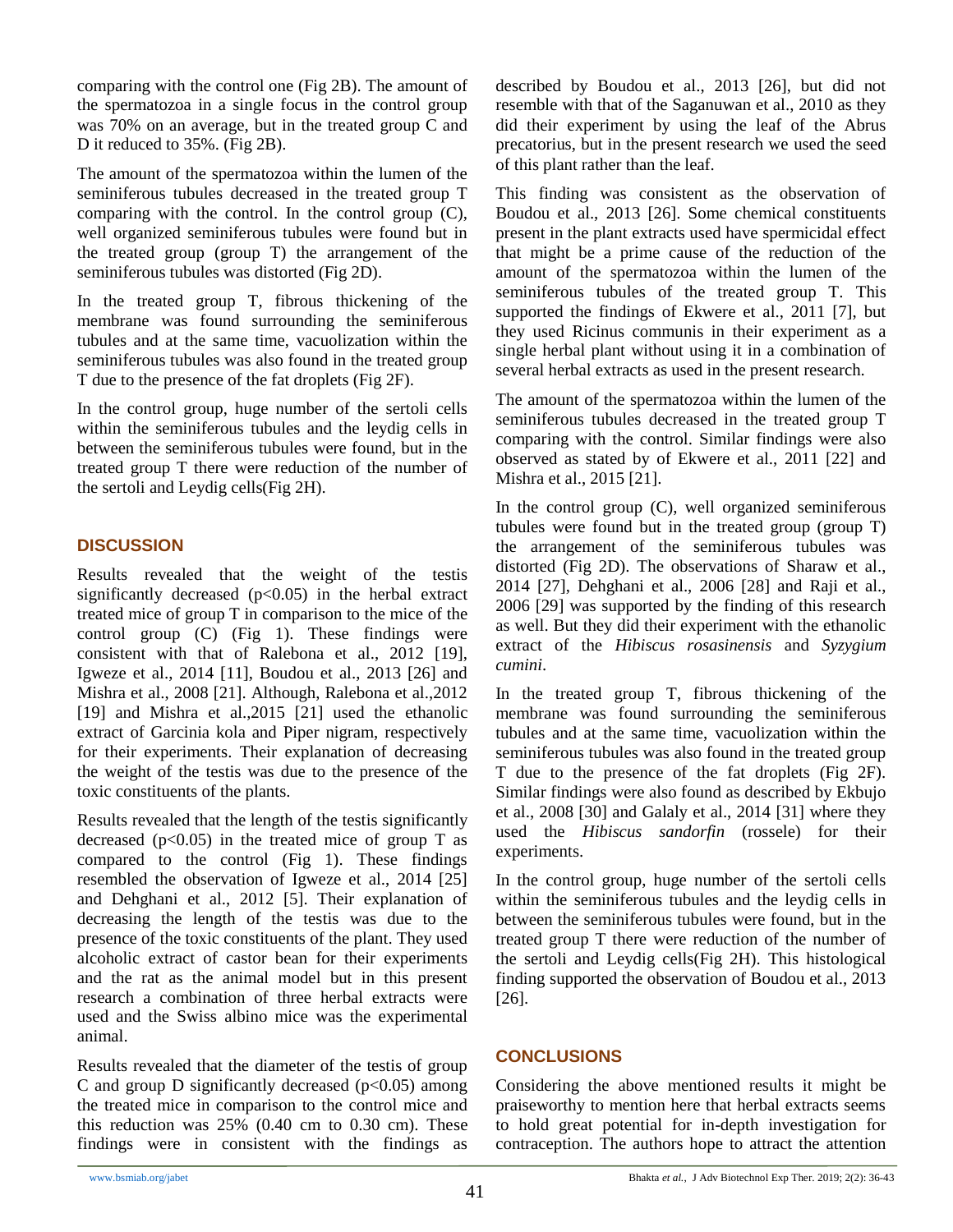of the natural product researchers throughout the world to focus on this unexplored potential of herbal extracts, and it may be useful in developing new formulations with more therapeutic values for exploring new, affordable, available and above all safe herbal contraceptives especially in male.

#### **ACKNOWLEDGEMENT**

The research work was supported with the grants from the Ministry of Education and Ministry of Science and Technology, Bangladesh.

## **AUTHOR CONTRIBUTIONS**

Sonali Bhakta carried out the experiments, analyzed the data and wrote the initial draft of the manuscript. Shonkor Kumar Das and Abdul Awal, designed and supervised the research work and revised the manuscript, and finalized the manuscript. The manuscript was carefully read by both the authors before the submission process.

## **CONFLICTS OF INTEREST**

The author declares that no conflict of interest exists.

## **REFERENCES**

- [1] Gupta MK, Sharma PK, Ansari SH. In-vitro antioxidant activity of the successive extracts of Ricinus communis leaves. International Journal of Plant Sciences. 2006; 1(2): 229–231.
- [2] Michele Noonan 2013: Herbs That Affect Birth Control Pills (http://www.livestrong.com/article/375674-herbsthat-affect-birth-control-pills/).
- [3] Kadiri AB. An Examination of the Usage of Herbal Contraceptives and Abortifacients in Lagos State, Nigeria. Ethnobotanical Leaflets. 2009; 13: 140-46.
- [4] Hannah Ransom 2013. Holistic Hormonal Health and Natural Birth Control. (http://oneradionetwork.com/women-%E2%80%93 children-vaccines/hannah-ransom-holistic-hormonalhealth-and-natural-birth-control-december-10-2013/).
- [5] Okoko IE, yama OE. Cutoarchitectural variations in the ovary, oviduct and uterus following intra-gastric gavages of Abrus precatorius Linn. in albino rats. Int. J. Morphol. 2011; 29(4): 408-413.
- [6] Jena J, Gupta AK. Ricinus communis Linn. A phytopharmacological review. International Journal of Pharmacy and Pharmaceutical Sciences. 2012; 4(4): 25- 29.
- [7] Das SK, Masuda M, Sakurai A, Sakakibara M. Medicinal uses of the mushroom *Cordyceps militaris*: Current state and prospects. Filoterapia. 2010; 81: 961-968.
- [8] Mukherjee TK. Protection of Indian traditional knowledge. Ethnomedicinal Plants. Point Publisher Jaipur 2004, pp. 1-303.
- [9] Kaur R, Sharma A, Kumar R, Kharb R. Rising trends towards herbal contraceptives. J nat. Prod. Resour. 2011; 1(4): 5-12.
- [10] Kuo SC, Chen LH. Potent antiplate let, anti-inflammatory and anti-allergic isoflavoquinones from the roots of Abrus precatorius plant. Med. 1995; 61: 307-312.
- [11] Sayeed MA, Hossain ABMM, Mondol AM, Islam MA. Antifertility studies on ethanolic extract of abrus precatorius on swiss male albino mice. International Journal of Pharmaceutical Sciences and Research. 2012; 3(1): 288-92
- [12] Raji Y, Oloyo AK, Morakinyo AO. Effect of methanol extract of Ricinus communis seed on reproduction of male rats. Asian J Androl. 2006; 8(1): 115-121.
- [13] Mark AP, Chad R, Kermit DH, David RF, Nancy KJ. Medical Aspects of Chemical and Biological Warfare (Ricin toxin). Text book of military medicine. 2007, pp. 1-607.
- [14] Bhakta S, Das SK. In praise of the medicinal plant *Ricinus communis* L.: a review. Global J Res. Med. Plants & Indigen. Med. 2015; 4(5): 95–105
- [15] Olsnes S, Saltvedt E, Pihl A. Isolation and comparison of galactose-binding lectins from *Abrus precatorius* and *Ricinus communis*. J Biol Chem. 1974; 249(3): 803-810.
- [16] Chaudhary B, Mukhopadhyay K. Syzygium cumini (L.) skeels: a potential source of nutraceuticals. International Journal of Pharmacy and Biological Sciences. 2012; 2(1): 46-53.
- [17] Muniappan A, Pandurangan S. Syzygium cumini (L.) Skeels: A review of its phytochemical constituents and traditional uses. Asian Pac J Trop Biomed. 2012; 2(3): 240–246.
- [18] Shah GM, Khan MA, Ahmad M, Zafar M, Khan AA. Observations on antifertility and abortifacient herbal drugs. African Journal of Biotechnology. 2009; 8 (9): 1959-1964.
- [19] Saganuwan SA, Onyeyili PA. Biochemical effects of aqueous leaf extract of Abrus precatorius (Jecquirity bean) in Swiss albino mice. Herba Rolonica. 2010; 56(3): 63-80.
- [20] Atuboyedia WO, Jonah SA, Chinagoro TOE. Antifertility effects of aqueous extract of Ocimum gratissimum L. leaves in male mice. Journal of Medicial plants Research. 2010; 4(9): 809-816.
- [21] Mishra RK, Singh SK. Reproductive effects of lipid soluble components of Syzygium aromaticum flower bud in male mice. Journal of Ayurveda and Integrative Medicine. 2013; 4(2): 94-98.
- [22] Ekwere EO, McNell RT, Okwuasaba FK. The effect of Ricinus communis-Linn (Ricom 1013-J) on semen